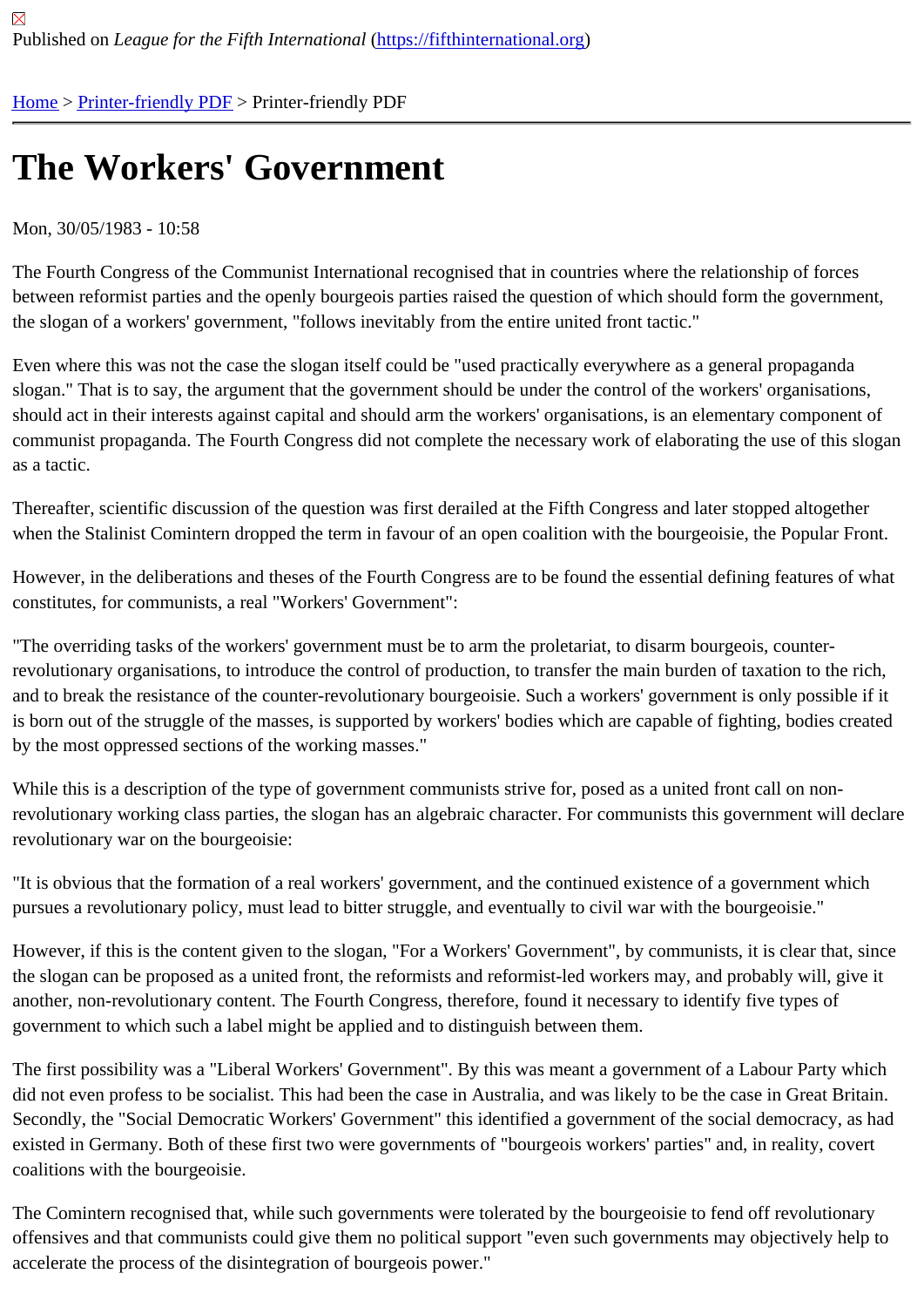This was because, having ridden to power as representatives of the workers, such governments might be forced to go further than they wished, thereby raising the expectations and demands of their worker supporters. In addition, since they would, inevitably, side with the bourgeoisie wherever this was necessary, they could also accelerate the disillusionment of the masses in reformist parties.

The third possibility was a government of workers and poor peasants (at that time possible in the Balkans, Poland, Czechoslovakia) and the fourth, a workers' government in which communists could participate (i.e. the governmental expression of the workers' united front.) Both of these could be supported by communists:

"Communists are however prepared to act together with those workers who have not yet recognised the necessity of the proletarian dictatorship, social democrats, members of Christian parties, non-party syndicalists etc. They are thus ready, in certain conditions and with certain guarantees, to support a workers' government that is not communist . . . The two types numbered three and four, in which communists could take part, do not represent the dictatorship of the proletariat, they are not even a historically inevitable transition stage towards the dictatorship. But where they are formed they may become an important starting point for the fight for the dictatorship."

The fifth possible form of workers' government was that in which the communists themselves formed the government. This was the only "pure" form of the workers' government and was equated, by the Comintern, with the dictatorship of the proletariat.

The Comintern's typology of workers' governments is, today, somewhat anachronistic in that a convergence of the old "Liberal-Labour parties" and the social democratic parties has taken place thereby "fusing" the two types of "bourgeois workers' governments" into one.

In addition, the degeneration of the Soviet Union and its counter-revolutionary politics since the Second World War has created the possibility of a further form of the workers' government-the "bureaucratic workers' government". Here we mean a government which, under exceptional circumstances, which always involve the prior political expropriation of the working class vanguard, expropriates the bourgeoisie's property through bureaucractic measures. Thereafter, it introduces the fundamental economic structures of the dictatorship of the proletariat-a planned economy and state monopoly of foreign trade. Although this is a degenerate form of the dictatorship of the proletariat, it cannot advance the proletariat's march towards socialism, and hence cannot be proposed or demanded by revolutionaries.

The specific measures taken by such a government against capital, can however be defended. The theses on the Workers' Government adopted by the Fourth Congress bear the marks of the conflict, already developing in 1922, that accompanied the later degeneration of the Comintern. Zinoviev, for example, wished to equate the workers' government directly and only with the dictatorship of the proletariat. Such an interpretation, that a "workers' government" is simply "a synonym for dictatorship of the proletariat", robs the slogan of its use as a united front proposal. In Zinoviev's usage the slogan could only be posed ultimatistically against, for example, a social democratic government.

However, such ultimatism can easily be transformed into its opportunist opposite. This was done by Stalin and Bukharin when they equated "workers' and peasants' government" with the historically obsolete and therefore reactionary concept of the "democratic dictatorship of the proletariat and the peasantry".

This serevd to obscure the crucial point, namely, that such a government would be, programmatically, a bourgeois government. Stalin and Bukharin presented the formation of such a government in China as a programmatic necessity when in reality, as Trotsky explained, such a government would be "a chief barrier upon the (socialist revolution's) path" and thus a negation of the workers' government tactic.

The dangers inherent in such loose formulations as those contained in the Comintern Theses are most clearly seen with regard to types three and four of the typology of workers' governments. These may, or may not, contain communists. The conditions upon which communists could enter such governments were strictly laid down by the Comintern: only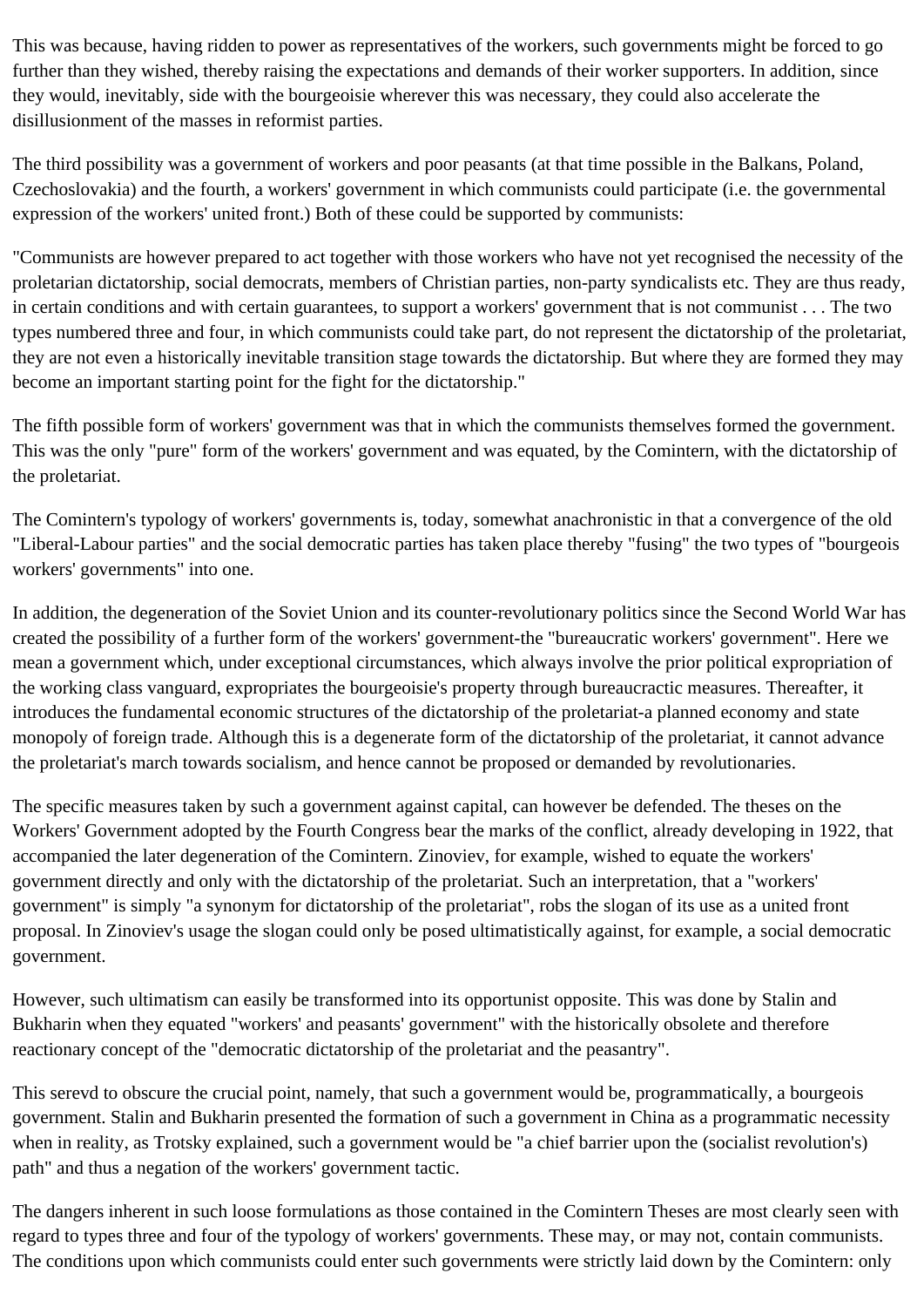by consent of the Comintern, only if the communist members of such a government were under the strictest party control and were in closest contact with the workers' revolutionary organisations and, finally, only if the communists were granted absolute independence and the right of criticism.

What was not specified was the attitude to be taken either where these conditions were not met, or where, for other reasons, communists were not members of these workers' governments.

Within a year of the Fourth Congress, divisions over the attitude to be taken toward SPD and USPD-dominated regional governments within Germany, and the conditions upon which Communists might enter them, were to have disastrous effects upon the German Communist Party (KPD). The correct usage of the "workers' government tactic" can be seen from the practice of the Bolsheviks in Russia in the months between the February and October revolutions.

When the Bolsheviks demanded that all power should pass to the Soviets, they were in effect demanding a government based on the workers' own fighting organisations, that is, in the later terminology, a workers' government.

The actual forces that should compose such a government were not laid down in advance by the Bolsheviks. In this sense the demand is "algebraic". In terms of the structure of the government all that is demanded is that it be responsible to the Soviets. Its political tasks, however, are spelt out most clearly: immediate peace, workers' control over production, nationalisation of all banking, land to the peasants and the use of the armed power of the state (i.e. the soviet militia) to put down bourgeois resistance to these measures.

By winning workers to the recognition that these were the minimum necessary demands, the Bolsheviks created even greater pressure on the Mensheviks and SRs to adopt this programme. When coupled with the demand, "Break with the Bourgeoisie!" and the refusal of the Mensheviks to base themselves upon the soviets or to carry out the programme, this pressure rapidly destroyed the Menshevik majority in the Soviets.

When power did pass to the Soviets the resultant Soviet government consisted of those political parties who were prepared to base themselves upon Soviet power and carry out the necessary measures, in this case the Bolsheviks and the Left SRs. The Bolsheviks did not fetishise the role of the Soviets in the conquest of power. After the July Days, when the Bolsheviks were barred from the Soviets, they dropped the demand "All Power to the Soviets!". Instead, Lenin began to see the factory councils as the possible organisational form of the power base of the workers' government. The Soviets were only brought back to the centre of Bolshevik propaganda when they were redemocratised after the Kornilov incident.

During the Kornilov incident, the Bolsheviks were prepared to defend, arms in hand, a "bourgeois workers' government", unconditionally, against reaction. Their purpose in this was not only to allow the military preparations necessary for revolution to proceed but, more fundamentally, to keep the Mensheviks in power so that their bankruptcy and class treachery would become clear for a majority of the working class to see.

This support proved precisely to be the hangman's noose for Kerensky. It paved the way for a workers' government which was, in fact, the governmental form of the dictatorship of the proletariat.

The essence of the Bolshevik usage of the workers' government tactic lies in the following:

1) The raising of an "action programme" of immediate measures which both answer the needs of the workers and pose the need for working class state power.

2) The government necessary to fulfil this programme, a workers' government is posed, initially, algebraically, its precise composition is not defined.

3) The workers' and peasants' parties are called on to break with the bourgeoisie and form such a government, relying for defence and support upon the workers' own fighting organisations.

4) As long as the reformists retain the support of the masses, communists defend them against reaction, whilst giving no political support to them and maintaining their own complete independence.

5) Should a government, based upon soviets, be formed by reformists or centrists, communists will defend it,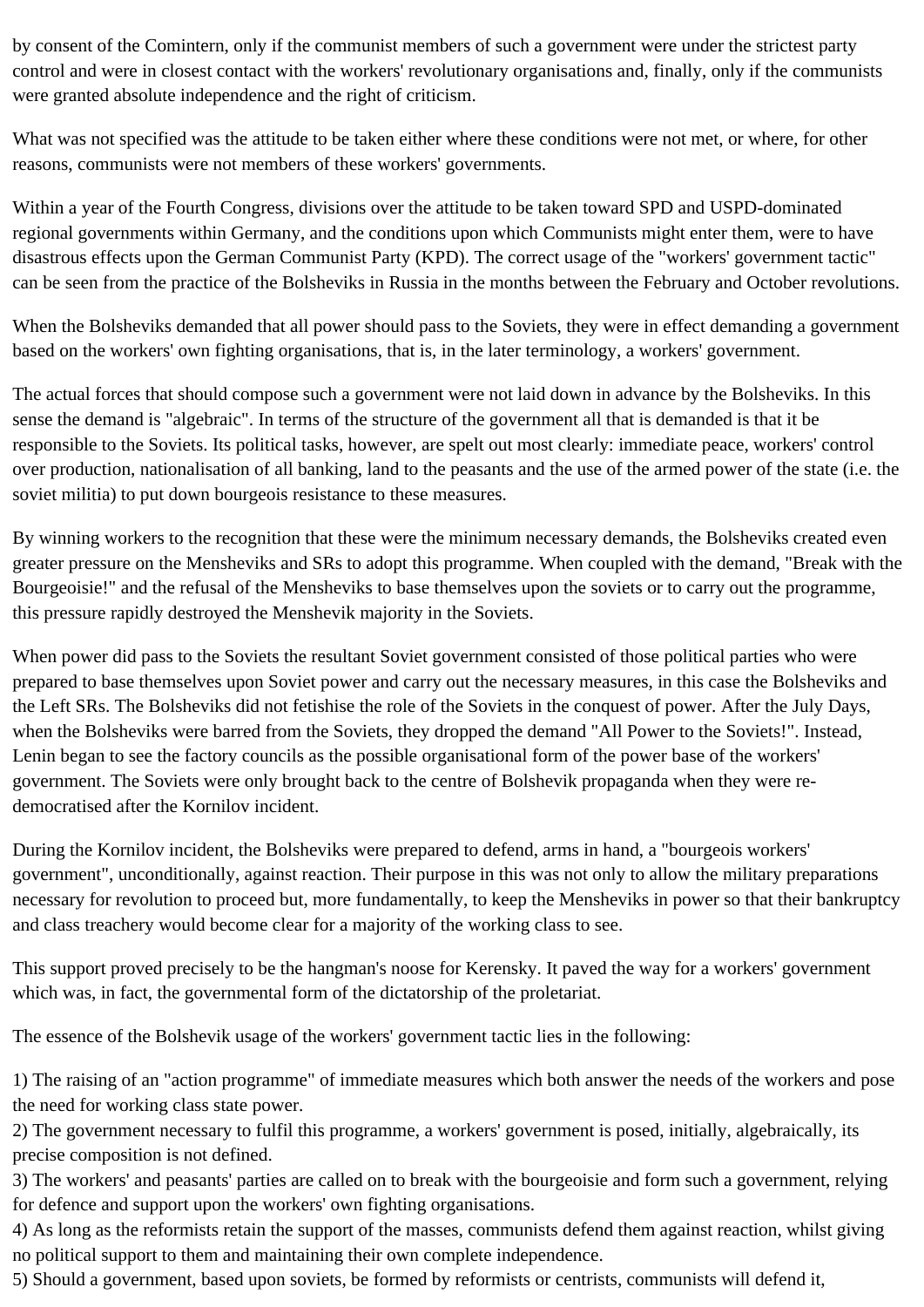unconditionally, against reaction. As long as such a government respects soviet democracy, the communists will not violate this democracy by insurrection.

6) Throughout, the communists retain their independence of programme and organisation and their intention to seize state power as soon as the vanguard of the working class, and behind it the majority of workers, are won to the need for revolution.

Only the clash of real social forces can give the call for a workers' government a precise "arithmetical" content. Thus in 1917, the correct slogan before the Second Congress of Soviets was "All Power to the Soviets!" at the Second Congress the correct demand was "for a Bolshevik and Left S-R government".

Whilst the demand that the reformists should form a government based upon, for example, soviets is a central element of the use of the workers' government tactic, it must always be subordinated to political programme. Inasmuch as they are representative bodies, soviets can as well have a reactionary majority as a revolutionary one.

Their existence, in itself, guarantees nothing. This was proven, negatively, in the German Revolution of November 1918.

There, power lay in the hands of the councils of workers' and soldiers' delegates. As in Russia in February 1917, they handed power to their reformist leaders. The government proclaimed by SPD leaders Ebert and Scheidemann, after the failure of their attempt to save the monarchy in alliance with Prince Max von Baden, was a republican government based upon the workers' councils. It was, in its form, a workers' government.

However, its political content was that of a bourgeois workers' government, that is, a covert alliance with the bourgeoisie to contain and ultimately destroy the revolutionary offensive of the proletariat. The SPD leaders used their support in the councils to transfer their power base to a parliamentary body via the National Assembly and the Weimar Constitution.

In this they brought the form of their government into correspondence with its content. Throughout 1919 the reformists, now in open "popular front" alliance with the bourgeois and aristocratic elements, used their bourgeois state power to terrorise and liquidate the revolutionary vanguard of the working class, capitalising on their isolation from the majority of workers.

The Kapp putsch of March 1920 revealed both the flexibility and the limitations of reformism when forced to the absolute limit of its ability to manoeuvre between the classes. Ebert, Scheidemann and Noske were kept in power by the mobilised and, in part, armed workers when the bourgeois army deserted them. However, when Legien proposed a "Workers' Government" (by which he meant a "bourgeois workers' government") to ensure there was no repetition of the coup, the SPD leaders recognised that this would place them under too great pressure from the working class, In such a situation to openly proclaim the workers' councils as the basis of the government would create expectations amongst the workers which the SPD knew they could not, and would not, fulfil. Faced with this prospect, the SPD preferred to form a new alliance with the bourgeoisie.

Once the new government was firmly in power the Reichswehr was mobilised to disarm the workers' councils. At the time of Legien's proposal, the KPD opposed in principle the formation of such a "workers' government" and counterposed to it the need for revolution.

This in effect helped the SPD to get themselves off the hook and was a sectarian response. The value that the correct usage of the workers' government tactic could have had at this time is clear: insistence upon the political programme of such a government, legalisation of the workers' councils with their arms, demobilisation and disbandment of the Freikorps, immediate alliance with Soviet Russia, opposition to the Versailles reparations.

All this could have put a roadblock in Legien's path. At the same time, positive support for the idea of a government of the workers' parties and unconditional defence of such a government against reaction would have brought the KPD into closer contact with the social democratic masses and, thereby, increased the pressure on the reformists not to form an